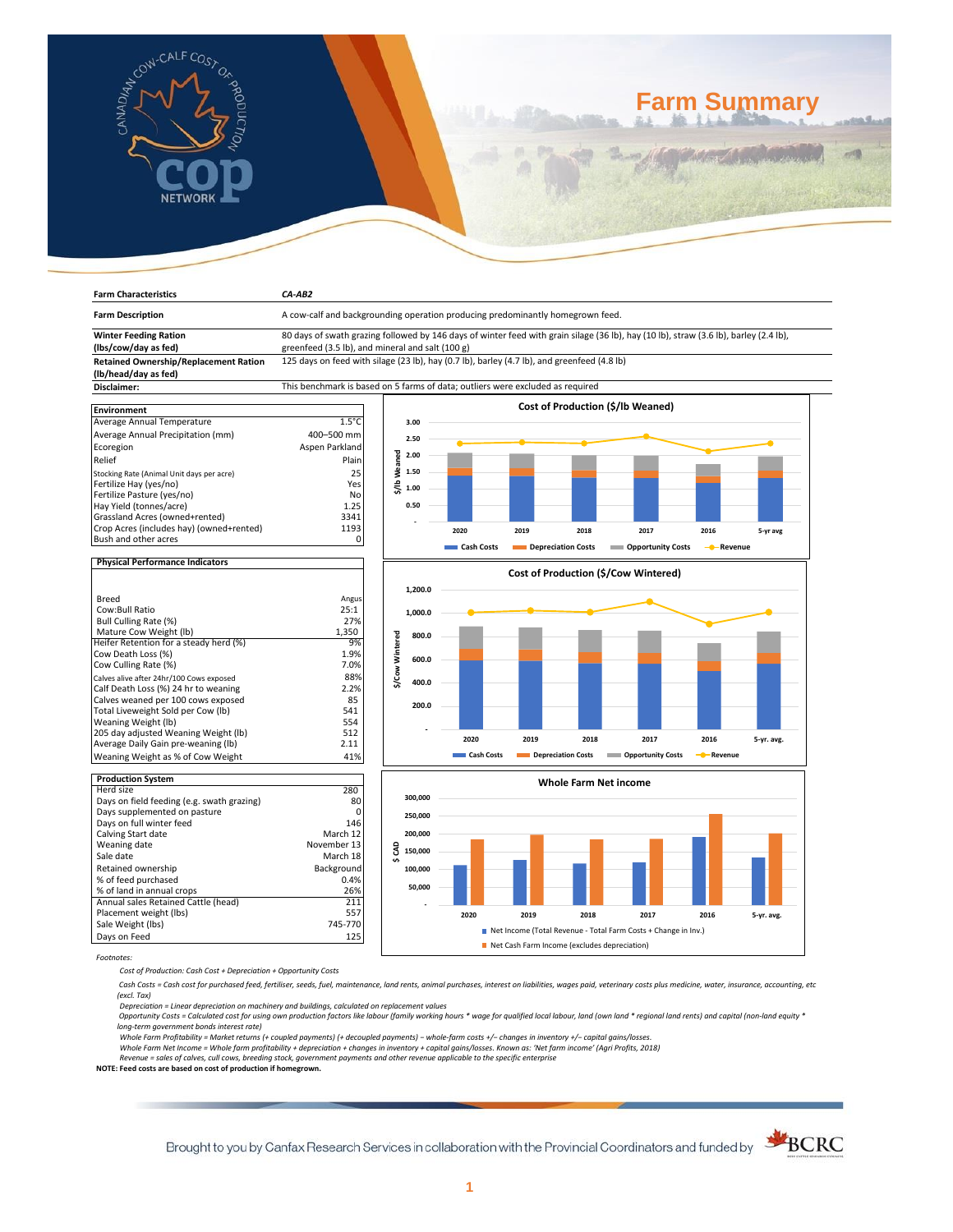## **Whole Farm Overview Page**

| Overview                                                                                                                                                        |                |                                    |                                           |                                    |                                     |                  |                                    |
|-----------------------------------------------------------------------------------------------------------------------------------------------------------------|----------------|------------------------------------|-------------------------------------------|------------------------------------|-------------------------------------|------------------|------------------------------------|
| <b>Operation Maturity</b>                                                                                                                                       | Medium         |                                    |                                           |                                    |                                     |                  |                                    |
| <b>Herd Size</b>                                                                                                                                                | 280            |                                    | Beef Animals Sold from Retained Ownership |                                    | 211                                 |                  |                                    |
| Paid Labour (hours)<br>Unpaid Labour (hours)                                                                                                                    | 1,008<br>2,129 |                                    |                                           |                                    |                                     |                  |                                    |
| Average wages - paid and unpaid (\$/hr)                                                                                                                         | 16.02          |                                    |                                           |                                    |                                     |                  |                                    |
| Revenue                                                                                                                                                         |                | 2020                               | 2019                                      | 2018                               | 2017                                | 2016             | 5-yr. avg.                         |
| <b>Market Revenue</b>                                                                                                                                           | 5-yr avg       | 677,576                            | 695,863                                   | 667,163                            | 678,164                             | 684,972          | 680,748                            |
| Cow-Calf                                                                                                                                                        | 41%            | 281,670                            | 286,366                                   | 282,491                            | 307,727                             | 254,030          | 282,457                            |
| Cash Crops                                                                                                                                                      | 12%            | 91,866                             | 97,204                                    | 76,813                             | 77,243                              | 84,064           | 85,438                             |
| <b>Retained Ownership</b>                                                                                                                                       | 45%            | 304,040                            | 312,294                                   | 307,859                            | 293,194                             | 346,878          | 312,853                            |
| <b>Government Payments</b>                                                                                                                                      | 1%             | 7,698                              | 7,698                                     | 7,698                              | 7,698                               | 7,698            | 7,698                              |
| Other Farm Revenue +                                                                                                                                            | 1%             | 7,826                              | 7,828                                     | 7,827                              | 7,830                               | 7,837            | 7,830                              |
| <b>Total Revenue</b><br>Change in Inventory                                                                                                                     | 100%           | 693,099<br>ä,                      | 711,389<br>ä,                             | 682,688<br>÷,                      | 693,692<br>$\overline{\phantom{a}}$ | 700,507<br>÷,    | 696,275<br>$\blacksquare$          |
| <b>Expenses</b>                                                                                                                                                 |                | 2020                               | 2019                                      | 2018                               | 2017                                | 2016             | 5-yr. avg.                         |
| <b>Depreciation</b>                                                                                                                                             |                | 72,799                             | 70,900                                    | 67,854                             | 66,065                              | 64,831           | 68,490                             |
| Machinery                                                                                                                                                       |                | 40,518                             | 39,168                                    | 36,906                             | 35,742                              | 35,012           | 37,469                             |
| <b>Buildings</b>                                                                                                                                                |                | 32,281                             | 31,732                                    | 30,948                             | 30,323                              | 29,820           | 31,021                             |
|                                                                                                                                                                 |                |                                    |                                           |                                    |                                     |                  |                                    |
| <b>Overhead costs</b>                                                                                                                                           |                | 27,411                             | 27,299                                    | 26,440                             | 24,877                              | 24,228           | 26,051                             |
| Land improvement                                                                                                                                                |                |                                    |                                           |                                    |                                     |                  |                                    |
| <b>Machinery Maintenance</b>                                                                                                                                    |                | 8,150                              | 8,009                                     | 7,679                              | 7,485                               | 7,293            | 7,723                              |
| <b>Buildings Maintenance</b>                                                                                                                                    |                | 2,775                              | 2,814                                     | 2,758                              | 2,622                               | 2,551            | 2,704                              |
| Contract labour                                                                                                                                                 |                | 153                                | 149                                       | 142                                | 136                                 | 134              | 143                                |
| Diesel, Gasoline, Natural Gas                                                                                                                                   |                | 2,988                              | 3,313                                     | 3,391                              | 2,991                               | 2,673            | 3,071                              |
| Electricity                                                                                                                                                     |                | 1,179                              | 1,153                                     | 1,057                              | 656                                 | 777              | 964                                |
| Water                                                                                                                                                           |                | $\omega$                           | $\omega$                                  |                                    | L.                                  |                  |                                    |
| Farm insurance                                                                                                                                                  |                | 2,579                              | 2,502                                     | 2,393                              | 2,291                               | 2,248            | 2,402                              |
| Disability and accident insurance                                                                                                                               |                | $\sim$                             |                                           | $\overline{a}$                     | L.                                  |                  | $\overline{\phantom{a}}$           |
| Farm taxes and duties                                                                                                                                           |                | 1,664                              | 1,614                                     | 1,544                              | 1,478                               | 1,451            | 1,550                              |
| Advisor costs                                                                                                                                                   |                | 5,562                              | 5,396                                     | 5,160                              | 4,940                               | 4,849            | 5,181                              |
| Accountant & legal fees                                                                                                                                         |                | ä,                                 | ä,                                        | $\overline{a}$                     | ä,                                  | $\sim$           | $\omega$                           |
| Phone & utilities                                                                                                                                               |                | 1,750                              | 1,737                                     | 1,704                              | 1,665                               | 1,640            | 1,699                              |
| Other overhead costs                                                                                                                                            |                | 613                                | 613                                       | 613                                | 613                                 | 613              | 613                                |
| Wages, rent and interest payments                                                                                                                               |                | 61,307                             | 63,616                                    | 59,348                             | 54,029                              | 47,692           | 57,198                             |
| Paid Labour                                                                                                                                                     |                | 21,563                             | 20,920                                    | 20,007                             | 19,155                              | 18,799           | 20,089                             |
| <b>Unpaid Labour</b>                                                                                                                                            |                | 16,212                             | 16,054                                    | 16,511                             | 17,697                              | 14,465           | 16,188                             |
| Total land rents                                                                                                                                                |                | 30,230                             | 29,737                                    | 29,475                             | 28,927                              | 24,118           | 28,498                             |
| Total Interest on debt                                                                                                                                          |                | 9,514                              | 12,959                                    | 9,866                              | 5,946                               | 4,774            | 8,612                              |
| Cow-Calf                                                                                                                                                        |                | 49,567                             | 49,007                                    | 47,471                             | 46,283                              | 45,571           | 47,580                             |
| Animal purchases                                                                                                                                                |                | 12,300                             | 12,300                                    | 12,300                             | 12,300                              | 12,300           | 12,300                             |
| Purchased feed                                                                                                                                                  |                | ä,                                 |                                           |                                    | ÷,                                  | $\overline{a}$   |                                    |
| Other fixed and var. costs *                                                                                                                                    |                | 37,267                             | 36,707                                    | 35,171                             | 33,983                              | 33,271           | 35,280                             |
| <b>Retained Ownership</b>                                                                                                                                       |                | 262,123                            | 266,377                                   | 261,344                            | 281,727                             | 227,447          | 259,803                            |
| Animal purchases                                                                                                                                                |                | 250,761                            | 254,925                                   | 250,456                            | 272,208                             | 217,931          | 249,256                            |
| Purchased feed                                                                                                                                                  |                | ä,                                 | ä,                                        | ÷                                  | ä,                                  | $\overline{a}$   | ÷.                                 |
| Other fixed and var. costs *                                                                                                                                    |                | 11,362                             | 11,452                                    | 10,888                             | 9,518                               | 9,515            | 10,547                             |
| Crop and forage                                                                                                                                                 |                | 107.251                            | 107,250                                   | 103,002                            | 100,460                             | 99,304           | 103.453                            |
| Seed                                                                                                                                                            |                | 17,167                             | 18,270                                    | 16,972                             | 16,887                              | 16,138           | 17,087                             |
| Fertilizer                                                                                                                                                      |                | 24,406                             | 25,253                                    | 24,619                             | 24,352                              | 24,965           | 24,719                             |
| Herbicide<br>Fungicide & Insecticide                                                                                                                            |                | 11,510<br>$\overline{\phantom{a}}$ | 10,992<br>$\overline{\phantom{a}}$        | 10,777<br>$\overline{\phantom{a}}$ | 10,583<br>$\overline{\phantom{a}}$  | 10,441<br>$\sim$ | 10,860<br>$\overline{\phantom{a}}$ |
| Irrigation                                                                                                                                                      |                |                                    |                                           |                                    |                                     |                  |                                    |
| Contract labour                                                                                                                                                 |                | 45,977                             | 44,605                                    | 42,658                             | 40,842                              | 40,083           | 42,833                             |
| Fuel costs (crop & forage)                                                                                                                                      |                |                                    |                                           |                                    |                                     |                  |                                    |
| Other crop and forage                                                                                                                                           |                | 8,191                              | 8,131                                     | 7,976                              | 7,796                               | 7,677            | 7,954                              |
| Total Farm Costs (excludes unpaid labour)                                                                                                                       |                | 580,458                            | 584,450                                   | 565,458                            | 573,441                             | 509,072          | 562,576                            |
| Cash Costs (Total Farm Costs - Depreciation)                                                                                                                    |                | 507,658                            | 513,550                                   | 497,604                            | 507,376                             | 444,241          | 494.086                            |
| Depreciation & Opportunity Costs (including unpaid labour)                                                                                                      |                | 89,012                             | 86,955                                    | 84,364                             | 83,762                              | 79,297           | 84,678                             |
| Total Economic Costs (cash, depr, opportunity)                                                                                                                  |                | 596,670                            | 600,504                                   | 581,969                            | 591,139                             | 523,537          | 578,764                            |
| <b>Profits</b>                                                                                                                                                  |                | 2020                               | 2019                                      | 2018                               | 2017                                | 2016             | 5-yr. avg.                         |
| Net Income (Total Revenue - Total Farm Costs + Change in Inv.)                                                                                                  |                | 112,642                            | 126,939                                   | 117,229                            | 120,250                             | 191,435          | 133,699                            |
| Net Cash Farm Income (excludes depreciation)                                                                                                                    |                | 185,438                            | 197,833                                   | 185,079                            | 186,308                             | 256,251          | 202,182                            |
| + Other Farm Revenue includes: Other enterprises, capital gains and losses as well as calculated interest on savings based on the models previous year profits. |                |                                    |                                           |                                    |                                     |                  |                                    |

\*Other fixed and var. costs includes: veterinary, medicine, maintenance and spare parts, and other/miscellaneous



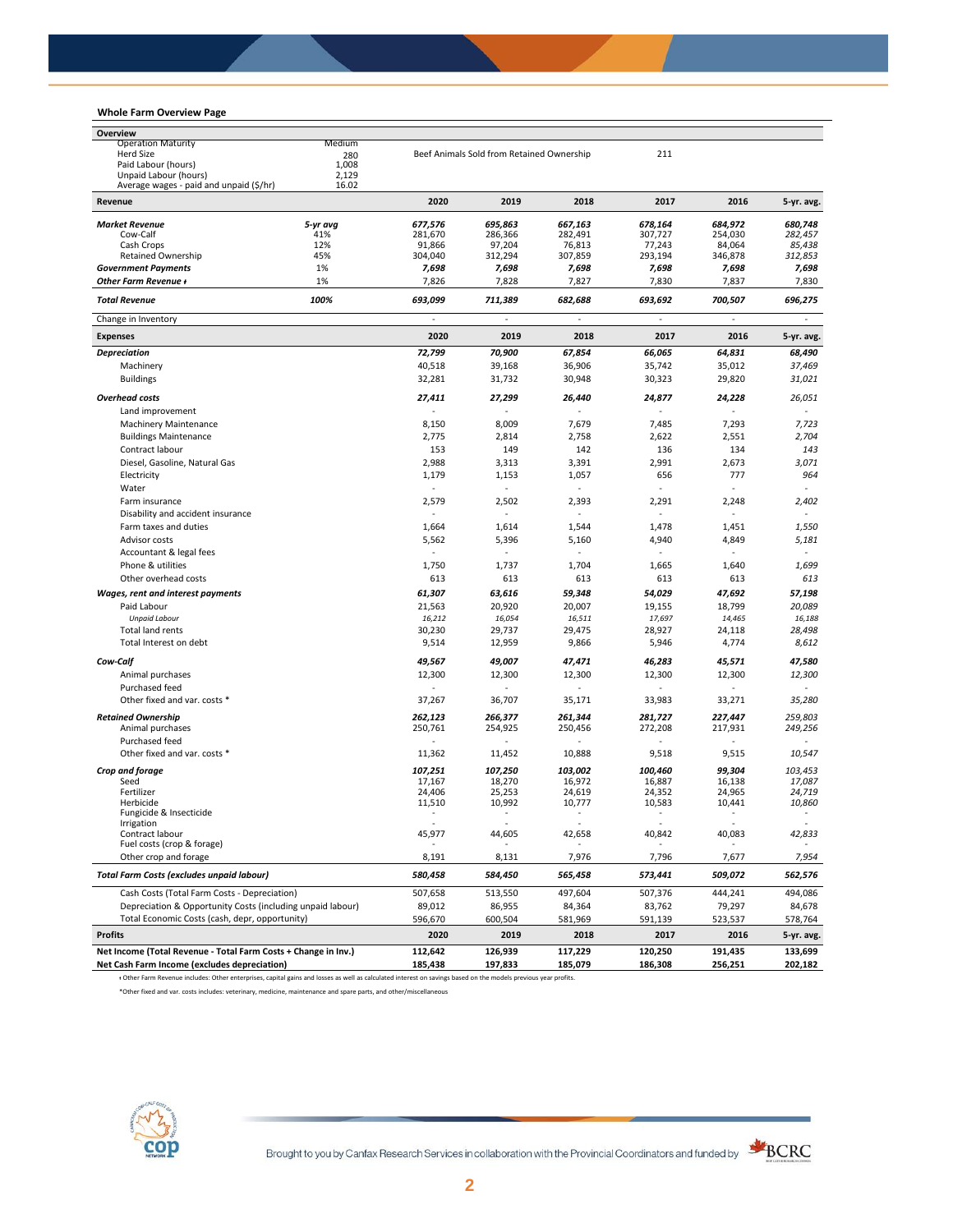| Cow-Calf Enterprise (\$/Cow Wintered)                    | 2020                     | 2019                     | 2018                     | 2017                     | 2016                     | 5 yr. avg. |
|----------------------------------------------------------|--------------------------|--------------------------|--------------------------|--------------------------|--------------------------|------------|
| Cows Wintered *                                          | 280                      | 280                      | 280                      | 280                      | 280                      | 280        |
| Average male and female calf price (\$/head)             | 1,161                    | 1,180                    | 1,158                    | 1,261                    | 1,008                    | 1,154      |
| <b>REVENUE</b>                                           |                          |                          |                          |                          |                          |            |
| Cow Calf                                                 | 1,006                    | 1,023                    | 1,009                    | 1,099                    | 907                      | 1,009      |
| Cull animals and slaughter receipts                      | 110                      | 112                      | 114                      | 127                      | 129                      | 119        |
| Breeding livestock receipts                              | L.                       | L.                       | ÷                        | ÷                        | ÷,                       | ÷          |
| Calf Sales and transfer to retained ownership enterprise | 896                      | 910                      | 894                      | 972                      | 778                      | 890        |
| Government payments                                      | ÷,                       | ÷,                       | $\ddot{\phantom{1}}$     | ä,                       |                          | ÷.         |
| Other returns                                            | $\overline{\phantom{a}}$ | ٠                        | $\overline{\phantom{a}}$ | $\overline{\phantom{a}}$ | $\overline{\phantom{a}}$ | $\bar{a}$  |
| <b>Total Cow-Calf Revenue</b>                            | 1,006                    | 1,023                    | 1,009                    | 1,099                    | 907                      | 1,009      |
| <b>VARIABLE COSTS</b>                                    | L.                       | L.                       | ÷.                       | L.                       | $\overline{a}$           |            |
| Animal purchases                                         | 43.9                     | 43.9                     | 43.9                     | 43.9                     | 43.9                     | 44         |
| Feed (purchase feed, fertiliser, seed, pesticides)       | 126.8                    | 129.3                    | 124.6                    | 128.9                    | 112.8                    | 124        |
| Machinery (maintenance, depreciation, contractor)        | 175.1                    | 169.2                    | 162.0                    | 161.5                    | 143.5                    | 162        |
| Fuel, energy, lubricants, water                          | 22.5                     | 22.6                     | 21.1                     | 20.4                     | 18.8                     | 21         |
| Vet & medicine                                           | 37.1                     | 36.0                     | 34.4                     | 33.0                     | 32.4                     | 35         |
| Other inputs cow calf enterprise                         | 76.6                     | 76.1                     | 74.4                     | 72.5                     | 68.8                     | 74         |
| Labour                                                   |                          |                          |                          |                          |                          |            |
| Paid Labour                                              | 31.6                     | 30.4                     | 29.9                     | 30.7                     | 24.6                     | 29         |
| Unpaid Labour                                            | 48.9                     | 47.0                     | 46.2                     | 47.4                     | 38.0                     | 46         |
| <b>Total Variable Costs</b>                              | 562.7                    | 554.5                    | 536.6                    | 538.2                    | 482.8                    | 535        |
| <b>CAPITAL COSTS</b>                                     | $\omega$                 | $\overline{\phantom{a}}$ | $\mathbf{r}$             | ä,                       | ÷.                       | ä,         |
| Insurance, taxes                                         | 23.6                     | 22.8                     | 21.9                     | 21.3                     | 20.1                     | 22         |
| Buildings (maintenance, depreciation)                    | 48.2                     | 47.4                     | 46.6                     | 46.4                     | 43.3                     | 46         |
| Land Cost                                                | ä,                       |                          |                          | ä,                       |                          |            |
| <b>Rented Land</b>                                       | 95.0                     | 93.4                     | 92.6                     | 91.7                     | 74.7                     | 89         |
| Own Land                                                 | 93.5                     | 91.9                     | 91.0                     | 90.0                     | 73.5                     | 88         |
| Capital Costs                                            | $\sim$                   | ٠                        | $\overline{\phantom{a}}$ | $\blacksquare$           |                          |            |
| Liabilities                                              | 14.0                     | 18.8                     | 14.7                     | 9.5                      | 6.3                      | 13         |
| Own capital                                              | 50.2                     | 48.6                     | 51.1                     | 53.3                     | 42.3                     | 49         |
| <b>Total Capital Costs</b>                               | 324.5                    | 322.9                    | 317.9                    | 312.1                    | 260.2                    | 308        |
| <b>COSTS</b>                                             |                          |                          |                          |                          |                          |            |
| Cash Costs                                               | 593.9                    | 592.5                    | 571.8                    | 565.0                    | 503.5                    | 565        |
| <b>Depreciation Costs</b>                                | 100.6                    | 97.6                     | 94.5                     | 94.7                     | 85.7                     | 95         |
| <b>Opportunity Costs</b>                                 | 192.6                    | 187.4                    | 188.3                    | 190.7                    | 153.8                    | 183        |
| <b>Total Production Costs</b>                            | 887.2                    | 877.5                    | 854.5                    | 850.4                    | 743.0                    | 842        |
| <b>Profits</b>                                           | 2020                     | 2019                     | 2018                     | 2017                     | 2016                     | 5-yr. avg. |
| Short-term profit (cash costs)                           | 412.0                    | 430.3                    | 437.1                    | 534.0                    | 403.8                    | 443        |
| Medium-term profit (cash + depreciation)                 | 311.4                    | 332.7                    | 342.7                    | 439.4                    | 318.1                    | 349        |
| Long-term profit (cash + depreciation + opportunity)     | 118.8                    | 145.3                    | 154.4                    | 248.7                    | 164.3                    | 166        |
| *Model Maintains a stable herd size                      |                          |                          |                          |                          |                          |            |

Costs and revenue are reported for a calendar (e.g. January to December). It reflects revenue and expenses that a producer experiences over that period. Producers who want a cash flow analysis typically use a calendar or agricultural year. This method is often preferred by lenders when getting evaluated for a line of credit or a loan. The model maintains a stable herd, retention rates were adjusted to ensure that

C<mark>ash Costs</mark><br>Cash costs are the outlays over the course of the year, including machine repairs, paid labour, costs of feed production, and purchased feed. CDN COP Network bases cash costs on actual costs of production. Agr market value for some cash costs, including feed.

The cost of producing the feed on-farm and the purchased feed costs as used in that year to reflect the experience and situation of producers. Production inputs, land and any purchased feeds utilized that year are included model. Below are the included costs for feed production:

#### moder.outwhat was made used to receip would continuour.<br>**Feed:** Calculated as feed cost (purchase feed + fertilizer, seed and pesticides for own feed production) + machinery cost (machinery maintenance + depreciation + con rents paid + opportunity cost own land)

**Land:** separated into owned and rented land, includes both crop and pastureland. Land costs = Rents paid + calculated land rents for own land (opportunity cost).

By using the cost of land, the advantage that mature operations have is clearly shown as their cost structure is lower when l and has been fully paid off.

## **Allocation**

Generic allocation uses percent revenues from each commodity to cover overheads and utilizes accounting data for the overhead costs. This takes the approach that overheads and fixed costs will be covered by something grown commodities grown. It should be recognized that as commodity prices fluctuate and revenues to each enterprise fluctuate, the shifting shares will change the cost structure for each enterprise from year to year.

## **Depreciation**

Depreciation on buildings and machinery is a non-cash cost that reveals the ability of the farm to continue operating if an asset needs replacement. Differences in depreciation costs between AgriProfit\$ and the CDN COP Network primarily comes from the use of specific (AgriP rofit\$) versus generic (CDN COP Network) allocation. Where generic allocation results in machine

#### **Opportunity Costs**

Provincing COSS are the non-cash costs that reveal the opportunity of using different resources. These costs can include Unpaid labour, renting out land, the opportunity of selling or buying feed production, and return to capital.

required.<br>Land: The Opportunity costs of land are the rents for new contracts if the farm rents out owned land. It reflects the future cost of renting land. If the producers' profits of utilizing the land outweigh the prof utilizing owned land for production should be preferred and vice-versa.<br>**Labour:** The opportunity costs of labour are the calculated wage for family labour, either off-farm salary or farm manager salary. It is important to

same type of labour.

**Capita**l: The opportunity cost of capital is the interest rate for long-term government bonds multiplied by the equity without land (values of machines, buildings, livestock, circulating capital, less total loans). If the

#### **Unit Reported**

Often cow-calf COP is expressed as dollars per cow wintered (\$/cow wintered) which adjusts the calf price per head for the number of calves sold per 100 cows. When evaluating overall cost structure to identify areas for<br>im

however..export of the structure with the structure of the break-even cost. allowing them to compare with posted market prices for their calves' average weight category. This break-even price will depend on the percentage weaned that year from the cow herd. The higher percent weaned, the lower per pound the break -even price will be.



Brought to you by Canfax Research Services in collaboration with the Provincial Coordinators and funded by

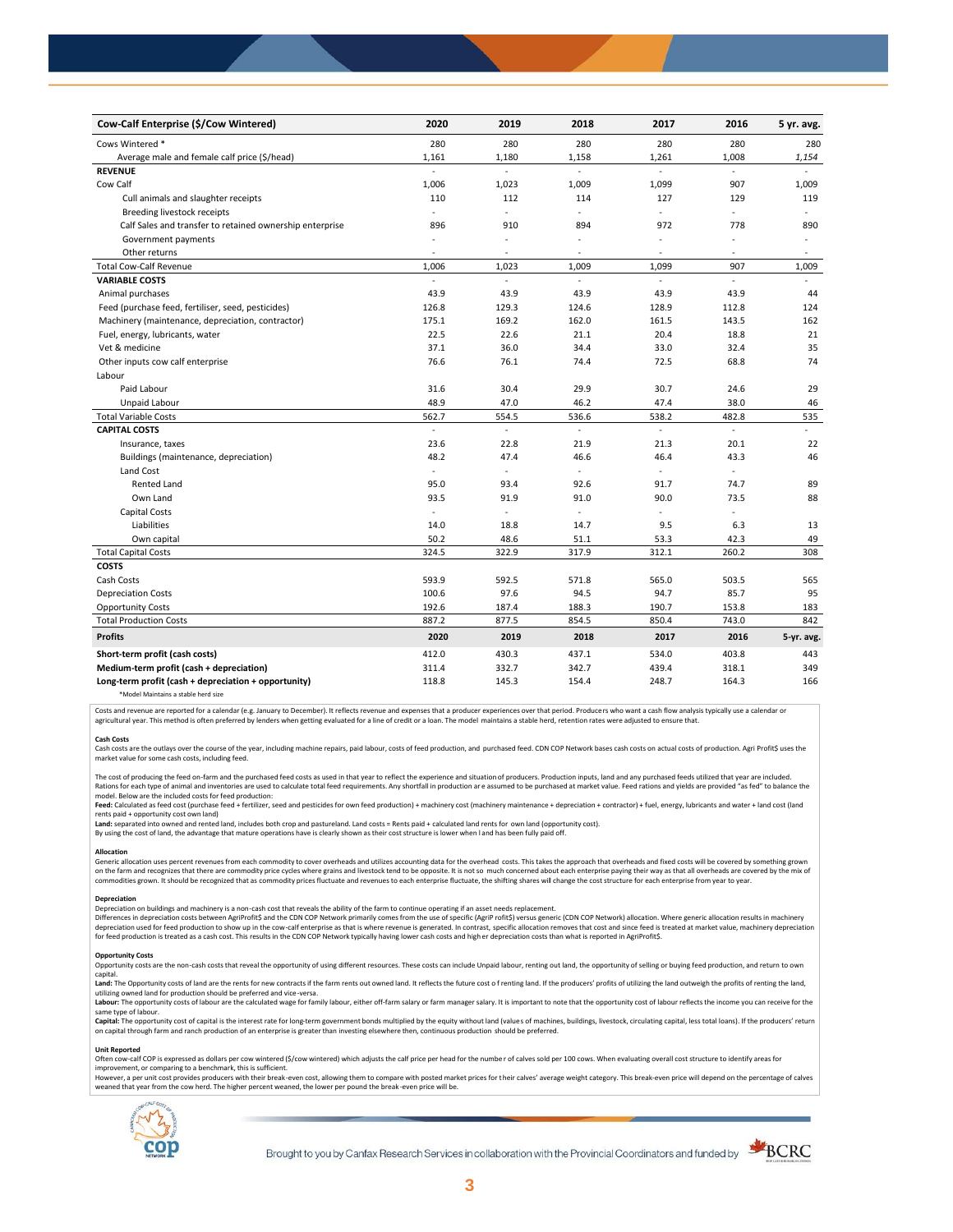| Cow-Calf Enterprise (\$/lb Weaned)                       | 2020           | 2019    | 2018           | 2017           | 2016           | 5 yr. avg. |
|----------------------------------------------------------|----------------|---------|----------------|----------------|----------------|------------|
| <b>Pounds Weaned</b>                                     | 119,141        | 119,141 | 119,141        | 119,141        | 119,141        | 119,141    |
| Average male and female weaning weight (lbs)             | 554            | 554     | 554            | 554            | 554            |            |
| Average male and female calf price at weaning (\$/lb)    | 2.09           | 2.13    | 2.09           | 2.27           | 1.82           | 2.08       |
| <b>REVENUE</b>                                           | ä,             | ä,      | $\mathbb{Z}^2$ | $\mathcal{L}$  | $\overline{a}$ |            |
| Cow Calf Operation                                       | 2.36           | 2.40    | 2.37           | 2.58           | 2.13           | 2.37       |
| Cull animals and slaughter receipts                      | 0.26           | 0.26    | 0.27           | 0.30           | 0.30           | 0.28       |
| Breeding livestock receipts                              | $\omega$       | ä,      | ä,             | ä,             | ÷,             | ÷.         |
| Calf Sales and transfer to retained ownership enterprise | 2.10           | 2.14    | 2.10           | 2.28           | 1.83           | 2.09       |
| Government payments                                      | ÷,             | ä,      | L,             | ä,             | ÷,             | ä,         |
| Other returns                                            | $\sim$         | ٠       | $\sim$         | $\sim$         | $\sim$         | $\sim$     |
| <b>Total Cow-Calf Revenue</b>                            | 2.36           | 2.40    | 2.37           | 2.58           | 2.13           | 2.37       |
| <b>VARIABLE COSTS</b>                                    | $\overline{a}$ | L.      | ÷.             | $\overline{a}$ |                |            |
| Animal purchases                                         | 0.10           | 0.10    | 0.10           | 0.10           | 0.10           | 0.10       |
| Feed (purchase feed, fertiliser, seed, pesticides)       | 0.30           | 0.30    | 0.29           | 0.30           | 0.27           | 0.29       |
| Machinery (maintenance, depreciation, contractor)        | 0.41           | 0.40    | 0.38           | 0.38           | 0.34           | 0.38       |
| Fuel, energy, lubricants, water                          | 0.05           | 0.05    | 0.05           | 0.05           | 0.04           | 0.05       |
| Vet & medicine                                           | 0.09           | 0.08    | 0.08           | 0.08           | 0.08           | 0.08       |
| Other inputs cow calf enterprise                         | 0.18           | 0.18    | 0.17           | 0.17           | 0.16           | 0.17       |
| Labour                                                   |                |         |                |                |                |            |
| Paid Labour                                              | 0.07           | 0.07    | 0.07           | 0.07           | 0.06           | 0.07       |
| Unpaid Labour                                            | 0.11           | 0.11    | 0.11           | 0.11           | 0.09           | 0.11       |
| <b>Total Variable Costs</b>                              | 1.3            | 1.3     | 1.3            | 1.3            | 1.1            | 1.3        |
| <b>CAPITAL COSTS</b>                                     | ÷.             | ä,      | ÷.             | u.             | $\sim$         | ÷.         |
| Insurance, taxes                                         | 0.06           | 0.05    | 0.05           | 0.05           | 0.05           | 0.05       |
| Buildings (maintenance, depreciation)                    | 0.11           | 0.11    | 0.11           | 0.11           | 0.10           | 0.11       |
| Land Cost                                                |                |         |                |                |                |            |
| <b>Rented Land</b>                                       | 0.22           | 0.22    | 0.22           | 0.22           | 0.18           | 0.21       |
| Owned Land                                               | 0.22           | 0.22    | 0.21           | 0.21           | 0.17           | 0.21       |
| Capital Costs                                            |                |         |                |                |                |            |
| Liabilities                                              | 0.03           | 0.04    | 0.03           | 0.02           | 0.01           | 0.03       |
| Own capital                                              | 0.12           | 0.11    | 0.12           | 0.13           | 0.10           | 0.12       |
| <b>Total Capital Costs</b>                               | 0.8            | 0.8     | 0.7            | 0.7            | 0.6            | 0.7        |
| <b>COSTS</b>                                             |                |         |                |                |                |            |
| Cash Costs                                               | 1.40           | 1.39    | 1.34           | 1.33           | 1.18           | 1.33       |
| <b>Depreciation Costs</b>                                | 0.24           | 0.23    | 0.22           | 0.22           | 0.20           | 0.22       |
| <b>Opportunity Costs</b>                                 | 0.45           | 0.44    | 0.44           | 0.45           | 0.36           | 0.43       |
| <b>Total Production Costs</b>                            | 2.08           | 2.06    | 2.01           | 2.00           | 1.75           | 1.98       |
| <b>Profits</b>                                           | 2020           | 2019    | 2018           | 2017           | 2016           | 5-yr. avg. |
| Short-term profit (cash costs)                           | 0.97           | 1.01    | 1.03           | 1.26           | 0.95           | 1.04       |
| Medium-term profit (cash + depreciation)                 | 0.73           | 0.78    | 0.81           | 1.03           | 0.75           | 0.82       |
| Long-term profit (cash + depreciation + opportunity)     | 0.28           | 0.34    | 0.36           | 0.58           | 0.39           | 0.39       |

Costs and revenue are reported for a calendar (e.g. January to December). It reflects revenue and expenses that a producer experiences over that period. Producers who want a cash flow analysis typically use a calendar or<br>a

cash costs are the outlays over the course of the year, including machine repairs, paid labour, costs of feed production, and purchased feed. CDN COP Network bases cash costs on actual costs of production. Agri Profit\$ use

market value for some cash costs, including feed.

The cost of producing the feed on-farm and the purchased feed costs as used in that year to reflect the experience and situation of producers. Production inputs, land and any purchased feeds utilized that year are included model. Below are the included costs for feed production:

Feed: Calculated as feed cost (purchase feed + fertilizer, seed and pesticides for own feed production) + machinery cost (machinery maintenance + depreciation + contractor) + fuel, energy, lubricants and water + land cost

Land: separated into owned and rented land, includes both crop and pastureland. Land costs = Rents paid + calculated land rents for own land (opportunity cost).

By using the cost of land, the advantage that mature operations have is clearly shown as their cost structure is lower when l and has been fully paid off.

# **Allocation**

Generic allocation uses percent revenues from each commodity to cover overheads and utilizes accounting data for the overhead costs. This takes the approach that overheads and fixed costs will be covered by something grown on the farm and recognizes that there are commodity price cycles where grains and livestock tend to be opposite. It is not so much concerned about each enterprise paying their way as that all overheads are covered by the m **Depreciation**

Depreciation on buildings and machinery is a non-cash cost that reveals the ability of the farm to continue operating if an asset needs replacement.

Differences in depreciation costs between AgriProfit\$ and the CDN COP Network primarily comes from the use of specific (AgriP rofit\$) versus generic (CDN COP Network) allocation. Where generic allocation results in machine

## **Opportunity Costs**

Opportunity costs are the non-cash costs that reveal the opportunity of using different resources. These costs can include Unpaid labour, renting out land, the opportunity of selling or buying feed production, and return t Land: The Opportunity costs of land are the rents for new contracts if the farm rents out owned land. It reflects the future cost of renting land. If the producers' profits of utilizing the land outweigh the profits of ren

utilizing owned land for production should be preferred and vice-versa.<br>**Labour:** The opportunity costs of labour are the calculated wage for family labour, either off-farm salary or farm manager salary. It is important to same type of labour.

Capital: The opportunity cost of capital is the interest rate for long-term government bonds multiplied by the equity without land (values of machines, buildings, livestock, circulating capital, less total loans). If the p on capital through farm and ranch production of an enterprise is greater than investing elsewhere then, continuous production should be preferred. **Unit Reported**

Often cow-calf COP is expressed as dollars per cow wintered (\$/cow wintered) which adjusts the calf price per head for the numbe r of calves sold per 100 cows. When evaluating overall cost structure to identify areas for

improvement, or comparing to a benchmark, this is sufficient.<br>However, a per unit cost provides producers with their break-even cost, allowing them to compare with posted market prices for their calves' average weight cate weaned that year from the cow herd. The higher percent weaned, the lower per pound the break -even price will be.



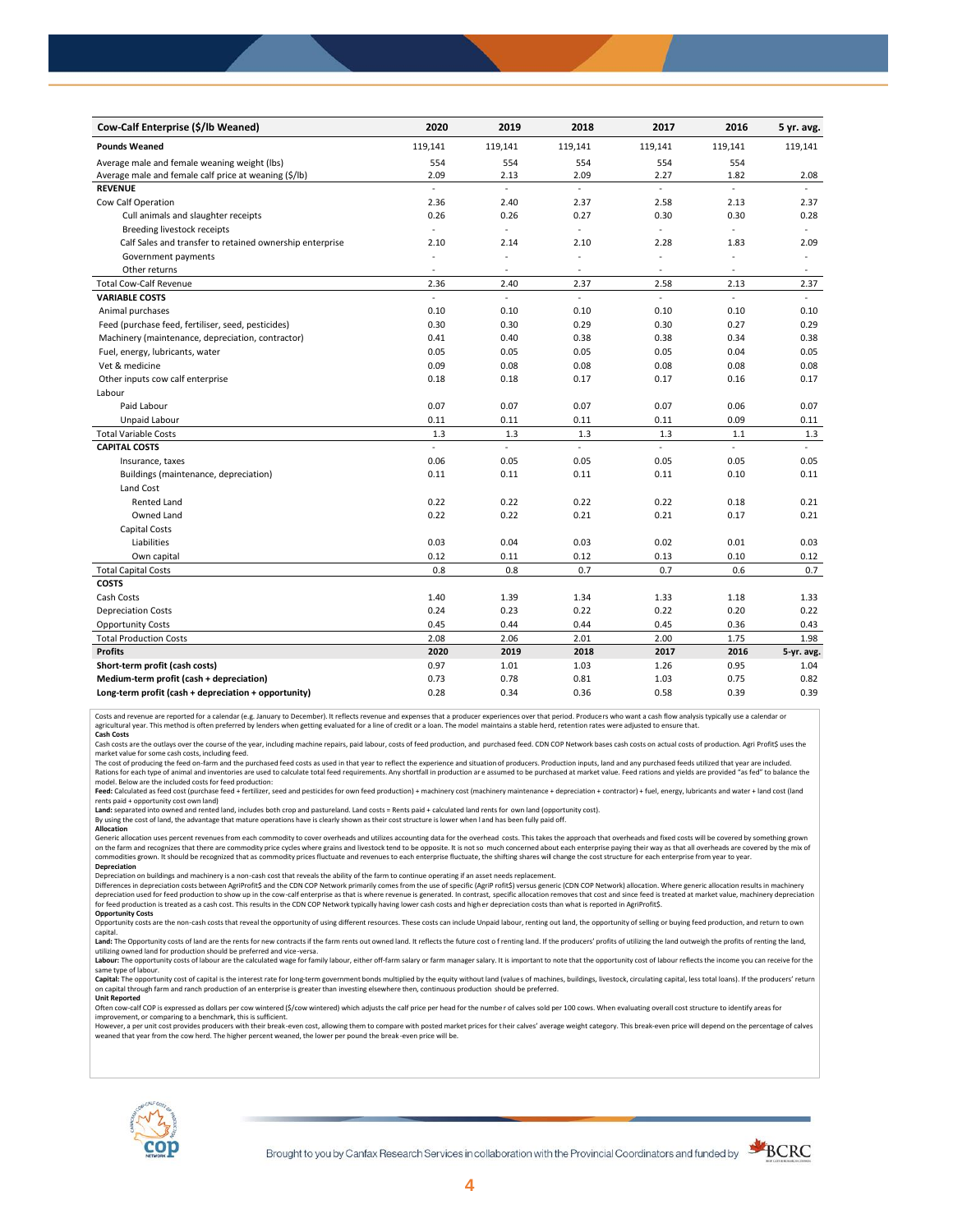| <b>RETAINED OWNERSHIP</b>                                 |                                  | 2020     | 2019     | 2018     | 2017     | 2016     | 5-yr. avg. |
|-----------------------------------------------------------|----------------------------------|----------|----------|----------|----------|----------|------------|
| No. of beef cattle sold per year                          |                                  | 211      | 211      | 211      | 211      | 211      | 211        |
| Note: breeding stock sales are in the cow-calf enterprise |                                  |          |          |          |          |          |            |
| Placement weight (lbs)                                    | 557                              |          |          |          |          |          |            |
| Sale Weight (lbs)                                         | 745-770                          |          |          |          |          |          |            |
| Days on Feed                                              | 125                              |          |          |          |          |          |            |
| Average Daily Gain (Ibs/day)                              | 1.67                             |          |          |          |          |          |            |
|                                                           |                                  |          |          |          |          |          |            |
| REVENUE (\$/head Sold)                                    |                                  | 2020     | 2019     | 2018     | 2017     | 2016     | 5-yr. avg. |
| Market Returns from Retained Ownership                    |                                  | 1,440.95 | 1,480.07 | 1,459.05 | 1,389.54 | 1,643.97 | 1,482.72   |
| Other Returns (Government payments, by-products)          |                                  |          |          |          |          |          |            |
| <b>Total Revenue</b>                                      |                                  | 1.440.95 | 1,480.07 | 1,459.05 | 1,389.54 | 1,643.97 | 1,482.72   |
| Costs (\$/head Sold)                                      |                                  | 2020     | 2019     | 2018     | 2017     | 2016     | 5-yr. avg. |
| <b>VARIABLE COSTS</b>                                     |                                  |          |          |          |          |          |            |
| Animal purchases                                          |                                  | 1,188.44 | 1,208.18 | 1,187.00 | 1,290.09 | 1,032.85 | 1,181.31   |
| Feed (purchase feed, fertiliser, seed, pesticides)        |                                  | 121.47   | 124.62   | 120.13   | 111.02   | 130.47   | 121.54     |
| Machinery (maintenance, depreciation, contractor)         |                                  | 164.97   | 160.36   | 153.67   | 140.83   | 156.75   | 155.31     |
| Fuel, energy, lubricants, water                           |                                  | 24.77    | 25.14    | 23.90    | 17.79    | 19.70    | 22.26      |
| Vet & medicine                                            |                                  | 4.30     | 4.19     | 3.99     | 3.82     | 3.75     | 4.01       |
|                                                           |                                  | 50.19    | 50.62    | 49.49    | 45.50    | 46.68    | 48.50      |
| Other inputs                                              |                                  |          |          |          |          |          |            |
| Labour                                                    |                                  |          |          |          |          |          |            |
| Paid Labour                                               |                                  | 45.33    | 44.00    | 43.25    | 38.80    | 44.61    | 43.20      |
| Unpaid Labour                                             |                                  | 70.04    | 67.98    | 66.81    | 59.94    | 68.92    | 66.74      |
| <b>Total Variable Costs</b>                               |                                  | 1,669.52 | 1,685.09 | 1,648.24 | 1,707.80 | 1,503.73 | 1,642.88   |
| <b>CAPITAL COSTS</b>                                      |                                  |          |          |          |          |          |            |
| Insurance, taxes                                          |                                  | 6.36     | 6.18     | 6.05     | 5.43     | 6.25     | 6.05       |
| Buildings (maintenance, depreciation)                     |                                  | 34.30    | 33.81    | 33.45    | 31.64    | 33.74    | 33.39      |
| <b>Land Cost</b>                                          |                                  |          |          |          |          |          |            |
| <b>Rented Land</b>                                        |                                  | 17.09    | 16.89    | 16.75    | 15.38    | 15.17    | 16.26      |
| Owned Land                                                |                                  | 16.82    | 16.61    | 16.46    | 15.10    | 14.93    | 15.98      |
| <b>Capital Costs</b>                                      |                                  |          |          |          |          |          |            |
| Liabilities                                               |                                  | 20.00    | 27.26    | 21.33    | 12.04    | 11.33    | 18.39      |
| Own capital                                               |                                  | 71.15    | 69.56    | 73.15    | 66.67    | 75.99    | 71.30      |
| <b>Total Capital Costs</b>                                |                                  | 165.73   | 170.31   | 167.18   | 146.25   | 157.40   | 161.38     |
| <b>TOTAL COSTS</b>                                        |                                  |          |          |          |          |          |            |
| Cash Costs                                                |                                  | 1,571.35 | 1,598.35 | 1,559.50 | 1,619.06 | 1,401.24 | 1,549.90   |
| <b>Depreciation Costs</b>                                 |                                  | 105.89   | 102.90   | 99.49    | 93.28    | 100.06   | 100.32     |
| <b>Opportunity Costs</b>                                  |                                  | 158.02   | 154.15   | 156.43   | 141.71   | 159.83   | 154.03     |
| Total Production Costs (excludes own capital)             |                                  | 1,835.25 | 1,855.40 | 1,815.42 | 1,854.06 | 1,661.13 | 1,804.25   |
|                                                           |                                  |          |          |          |          |          |            |
| <b>Profits</b>                                            |                                  | 2020     | 2019     | 2018     | 2017     | 2016     | 5-yr. avg. |
| Margin over operating costs                               |                                  | 1.30     | 1.40     | 1.40     | 0.51     | 3.15     | 1.55       |
| Short-term profit (cash costs)                            |                                  | (130.40) | (118.29) | (100.45) | (229.52) | 242.74   | (67.19)    |
| Medium-term profit (cash + depreciation)                  |                                  | (236.29) | (221.19) | (199.95) | (322.80) | 142.67   | (167.51)   |
| Long-term profit (cash + depreciation + opportunity)      |                                  | (394.30) | (375.34) | (356.37) | (464.51) | (17.16)  | (321.54)   |
| Net Income (\$/head sold)                                 |                                  | 2020     | 2019     | 2018     | 2017     | 2016     | 5-yr. avg. |
| Net Income                                                |                                  | (236.28) | (221.17) | (199.94) | (322.78) | 142.71   | (167.49)   |
| Net Cash Farm Income                                      |                                  | (130.40) | (118.29) | (100.45) | (229.52) | 242.74   | (67.19)    |
| Labour                                                    |                                  |          |          |          |          |          |            |
| Paid Labour                                               |                                  | 517      | 517      | 531      | 498      | 583      | 529        |
| Unpaid Labour                                             | hours per year<br>hours per year | 1,092    | 1,093    | 1,123    | 1,052    | 1,233    | 1,119      |
| Return to labour input<br>\$/hour                         |                                  | (37)     | (35)     | (31)     | (50)     | 11       | (28)       |
| Average wages (paid and calculated)<br>\$/hour            |                                  | 15       | 15       | 14       | 13       | 13       | 14         |





NOTE: Feed costs are based on cost of production if homegrown.



Brought to you by Canfax Research Services in collaboration with the Provincial Coordinators and funded by



**avg.**